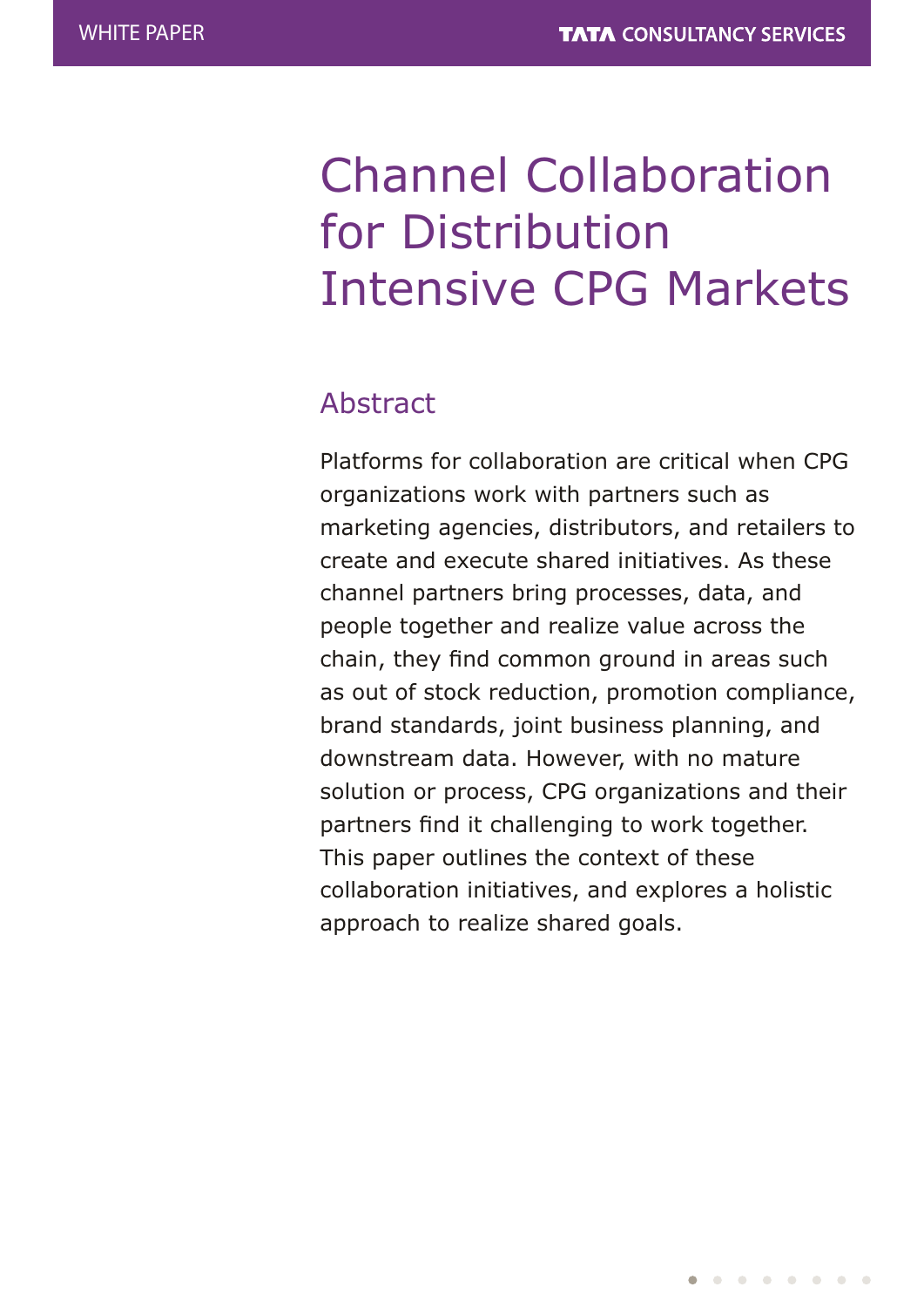## **Introduction**

CPG organizations and their partners are redefining operating models and processes by leveraging next generation tools and platforms. As they adopt these tools to transform the workplace, encourage internal collaboration, and break up functional silos, they need to do the same with external vendors, customers, and consumers. Collaboration initiatives by CPG organizations with distributors can have gaps unless all partners are aligned to the same goals. The challenges span:

<sup>n</sup> **Sales**

Lack of visibility into real time POS data, inventory affects evaluation of promotional campaign effectiveness, stock availability, and service levels.

**n** Marketing

Brand messaging often gets lost in the multiple tiers of distribution and ownership.

<sup>n</sup> **Finance**

Matching claims to appropriate funds to ensure adequate traceability and prompt disbursement.

<sup>n</sup> **Operations**

Ensuring the right routing of tasks and having an accurate view of logistics and service operations.

# Overcoming Challenges through Collaboration

For any collaboration initiative to succeed, these needs of marketing, distribution, service partners, and retailers need to be considered. A traditional three-tier distribution channel ecosystem utilizes a foundation of legacy applications such as SharePoint and other content management systems, BI Tools, and B2B commerce solutions.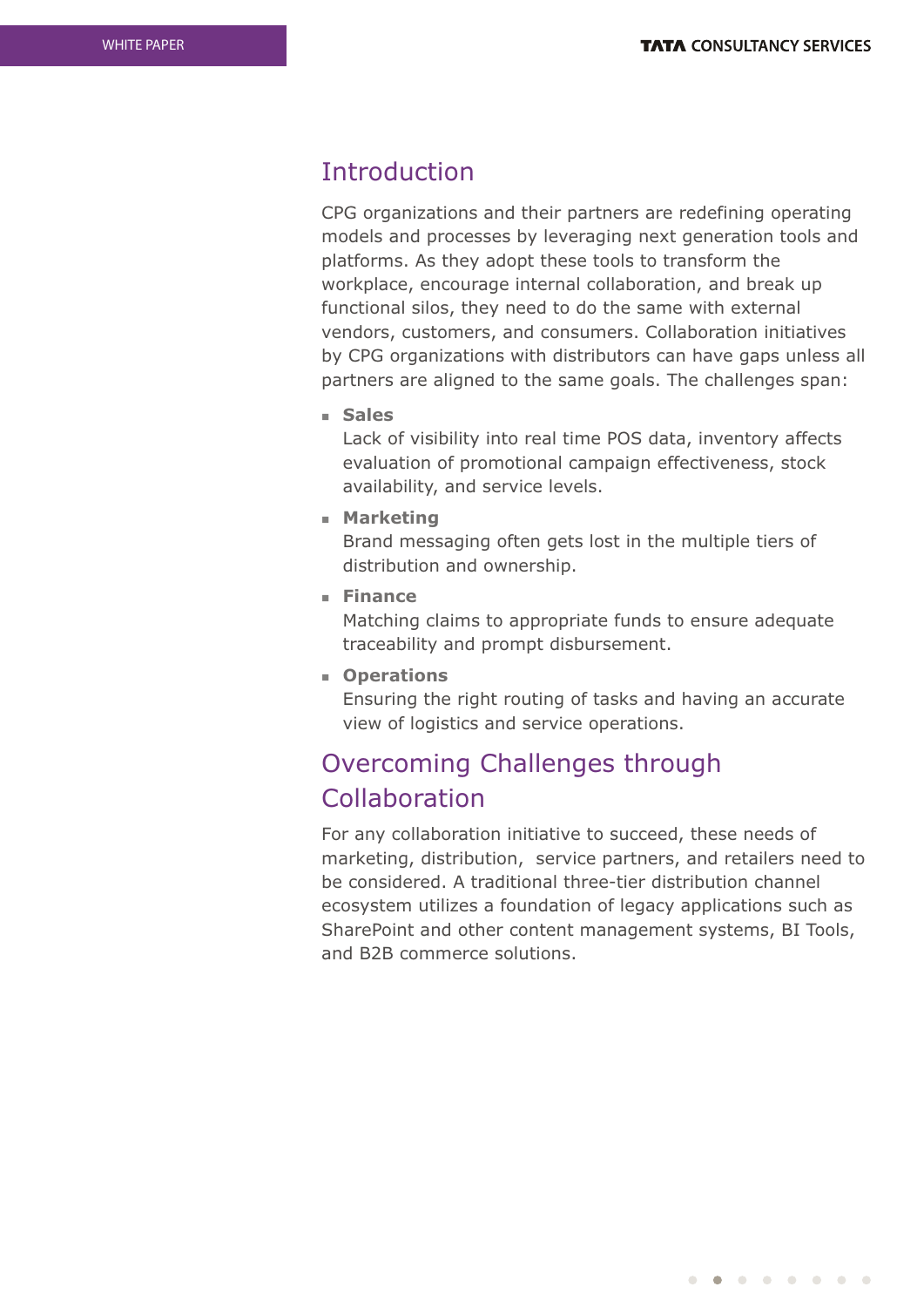

*Typical channel collaboration ecosystem*

Typical collaboration platforms provide only generic collaboration capabilities such as groups, content repositories, access control, and add on enhancements, but lack CPGspecific functionalities and need a certain amount of customization. Opportunities exist in Joint distribution, promotion execution, planning and data sharing, and correspondingly, most initiatives aim to reduce these gaps by focusing on themes such as



*Collaboration initiatives and their Value Chain Coverage*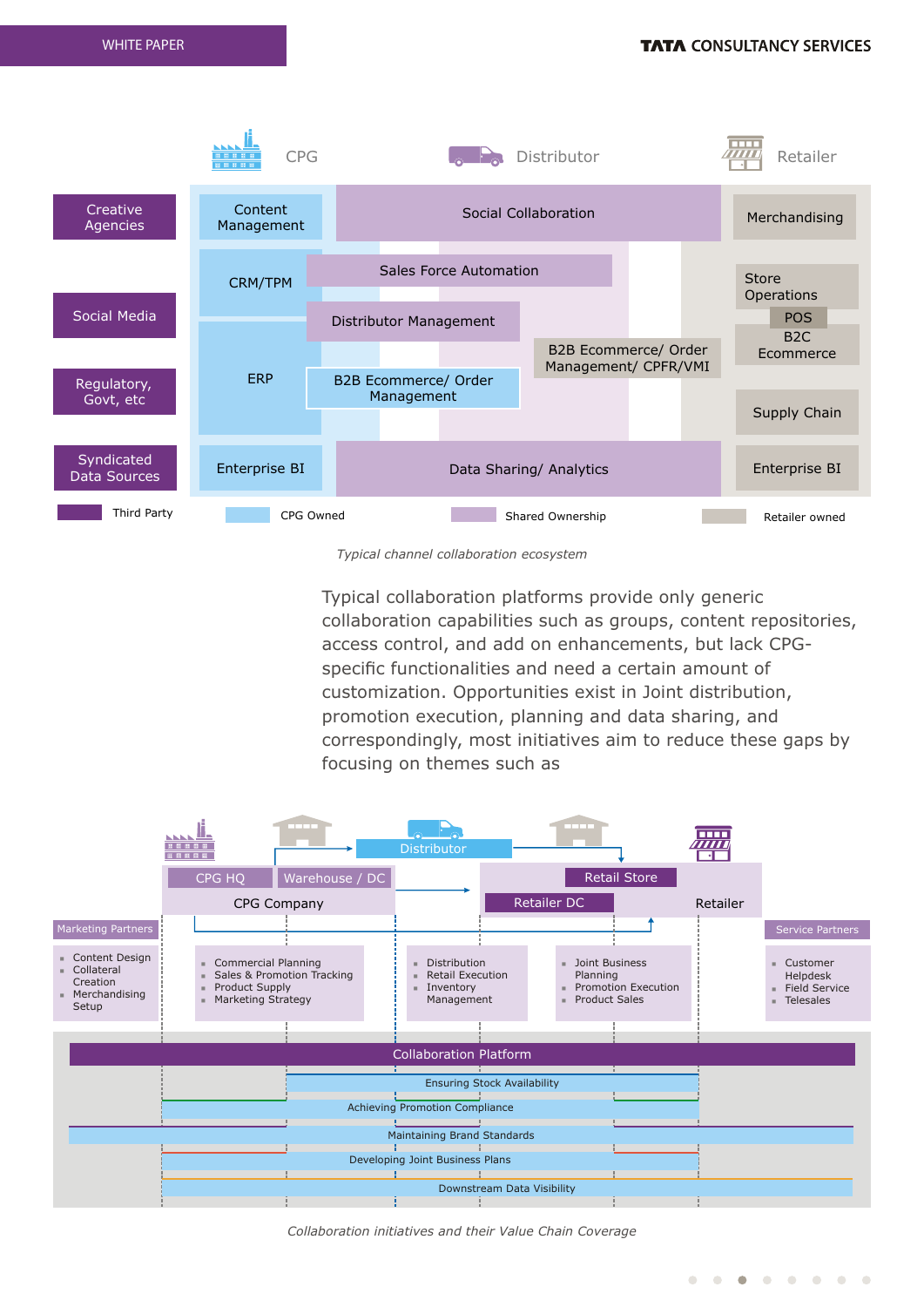## Ensuring Stock Availability

To achieve proper stock availability, current CPFR systems which rely on retailer shipments to track demand need to be enhanced with a realistic view of demand using POS data and survey data with minimal latencies to provide a near real time Demand signal, which can then be used for replenishment. Data sharing, integration and platform ownership have been stumbling blocks in such initiatives both between partners, and within CPG functions.

Collaboration platform vendors, Retailer- CPG organization alliances, Regulatory bodies have all explored different models of data governance and ownership. Utilizing a joint governing body for ownership, as opposed to a single function, can help identify and balance the needs and opportunities for utilizing the data arising from different functions and partners.

## Achieving Promotion Compliance

OOS reduction initiatives may not be enough to ensure that adequate stocks are available on the shelf. Hence CPG organizations execute trade promotion campaigns to incentivize retailers to display their merchandise, and conduct surveys and audits to monitor promotion compliance. While CPG sales teams would prefer detailed survey results at frequent intervals, they need to balance the time needed from the Salesforce to capture this data with time which could have been used with customers for Sales and Service.

Newer tools utilize advanced analytics techniques, image recognition and crowdsourcing. While these are early in their maturity curves, they enable store audits and promotional intelligence to be gathered by anyone using a digital handheld —retailers, consumers, CPG employees from other functions, or even crowd sourced manpower platforms. Image recognition algorithms extract the face, visibility, and product information to generate promotional insights which are then used to enhance the available internal view of promotion execution and compliance.

## Maintaining Brand Standards

While CPG organizations spend large volumes of time and money to ensure visibility of promotions at the retailer level, gaps often exist in the messaging and execution of brand campaigns, as they get transmitted through various layers of execution. Traditionally, brand standards, selling tools and guidelines documents are shared and managed using email or

. . . . . . . .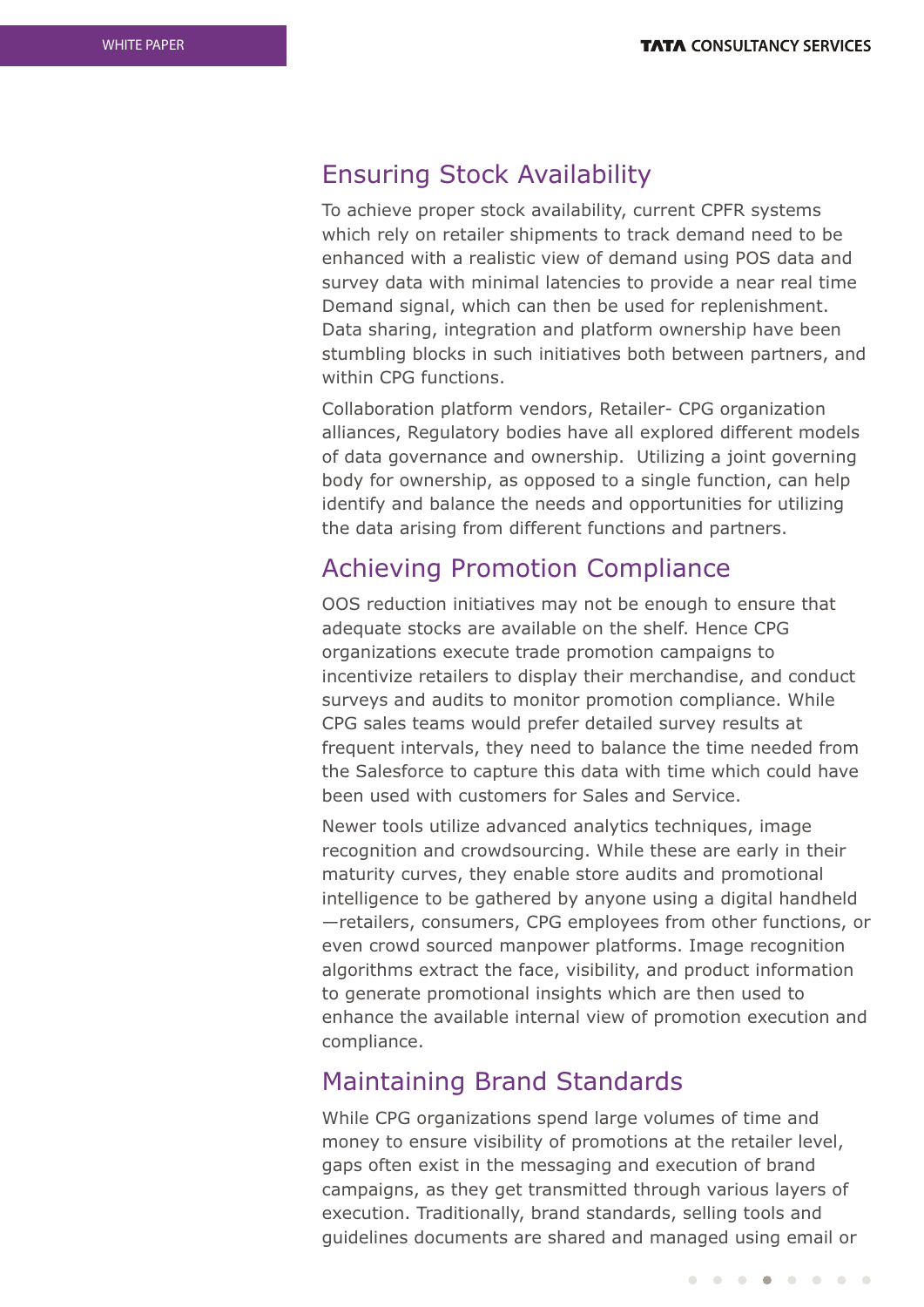content management systems. Often, the lack of personalization of the guidelines for specific retailers based on their size or demographics means that the results may not be relevant to the target consumer base.

Modern collaboration platforms build on traditional content management systems by enabling automated generation of targeted and customer-relevant content, rich content types, social features to enable sharing and discussion, and communities to dynamically create groups for sharing and discussing best practices and learning. They can also allow CPG organizations to be involved throughout the entire brand execution journey, ensuring that the messaging stays intact from ideation to execution.

## Developing Joint Promotional Plans

To go beyond tactical optimization of promotions and inventory, CPG companies and retailers can create joint business plans to define financial, promotional, and sales goals and objectives. While Retailers, Distributors and CPG organizations share the goal of collaboration for driving growth and execution, the key lies in ensuring that the objectives of all the players are aligned. CPG organizations, from their part, need to demonstrate value generated through the joint promotional campaigns in terms of lift or else, pay the price in terms of trade discounts.

To reduce these costs, CPG organizations are building analytical capabilities to provide relevant product and promotion insights, which can be used to demonstrate promotional effectiveness to retailers and justify trade investments and relative contributions. However, challenges remain in the areas of integrating third party, retailer, and CPG internal data to provide meaningful shared insights, building accurate statistical models, and leveraging intuitive visualization tools on mobiles.

#### Downstream Data Visibility

All collaboration initiatives demand transparency and visibility between channel partners to ensure optimization of the entire value chain, as opposed to individual stages. CPG organizations often step on to fill this gap, and offer systems that distributors can utilize for this purpose, however, this often leads to a fragmented distributor ecosystem, where most large distributors may have to deal with multiple systems for different brands and categories.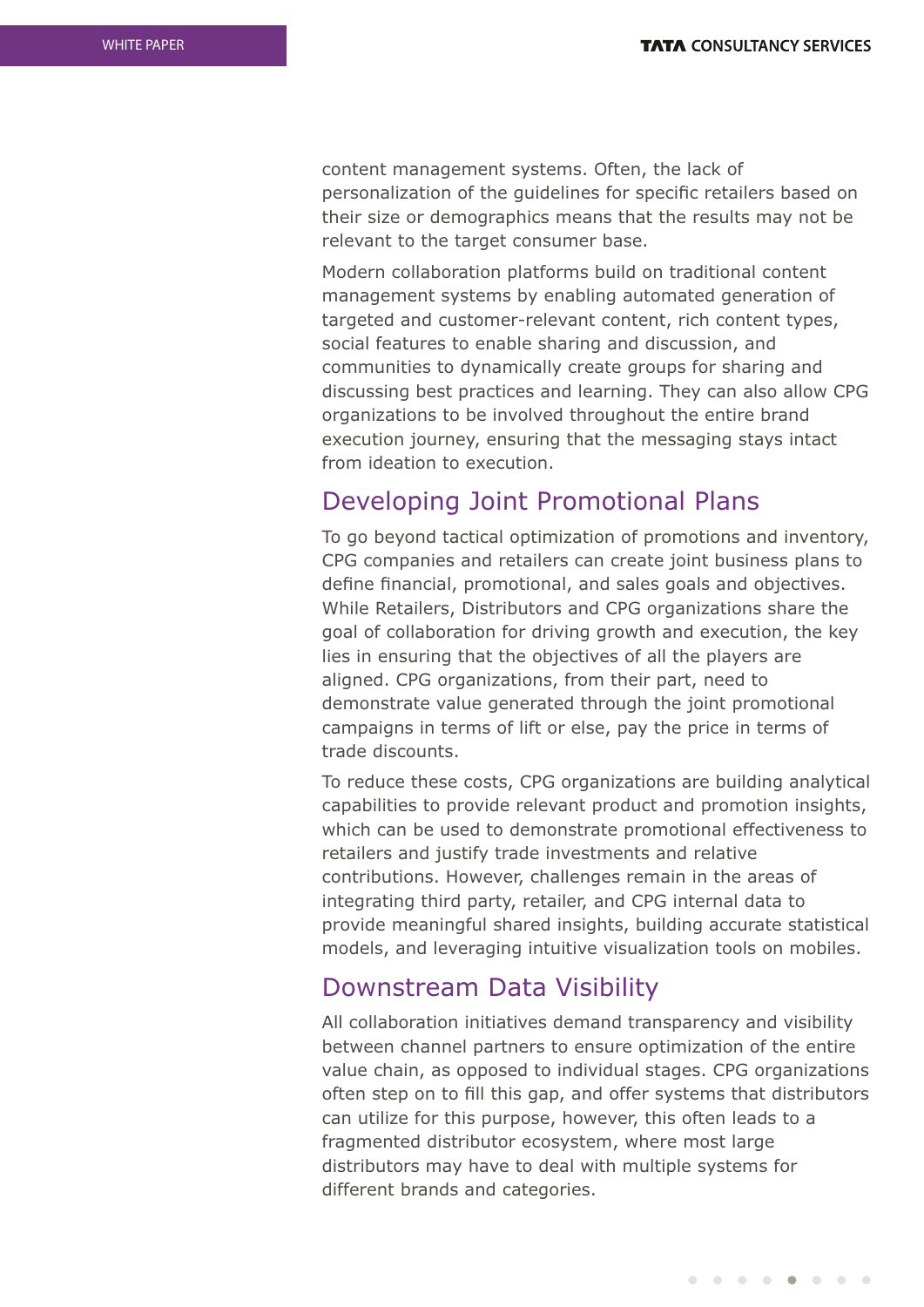As with OOS reduction Initiatives, Data, platform and process ownership remains a stumbling block. Most CPG organizations are still coming to terms utilizing their internal data to derive insights from different sources find integrating data from different sources a unique challenge due to the massive amounts of effort, data volumes, latencies and investments needed. Traditionally handled manually or through custom tools, newer Big Data tools and machine learning algorithms have had some amount of success tackling the challenges posed by the volume, scale and complexity of data, but this remains the largest obstacle.

A single collaboration platform across partners and players – though still an ideal scenario, would significantly reduce the effort. The larger the scope of the value chain covered by the platform, greater the returns. However, as most players still continue to view value chain gains as a zero sum game, defining a vision with gains for all parties is key.

## A Roadmap for Collaboration

To execute collaboration initiatives, CPG organizations and their partners need to invest in building capabilities in terms of technology, data, infrastructure, processes, and knowledge management platforms with a view to achieving the overall vision. Broadly, a foundation for collaboration rests on the pillars of shared data and content as well as processes and systems. CPG organizations need to think ahead and look at emerging tools to build futuristic solutions, operational models, and adapt to new channels to differentiate themselves.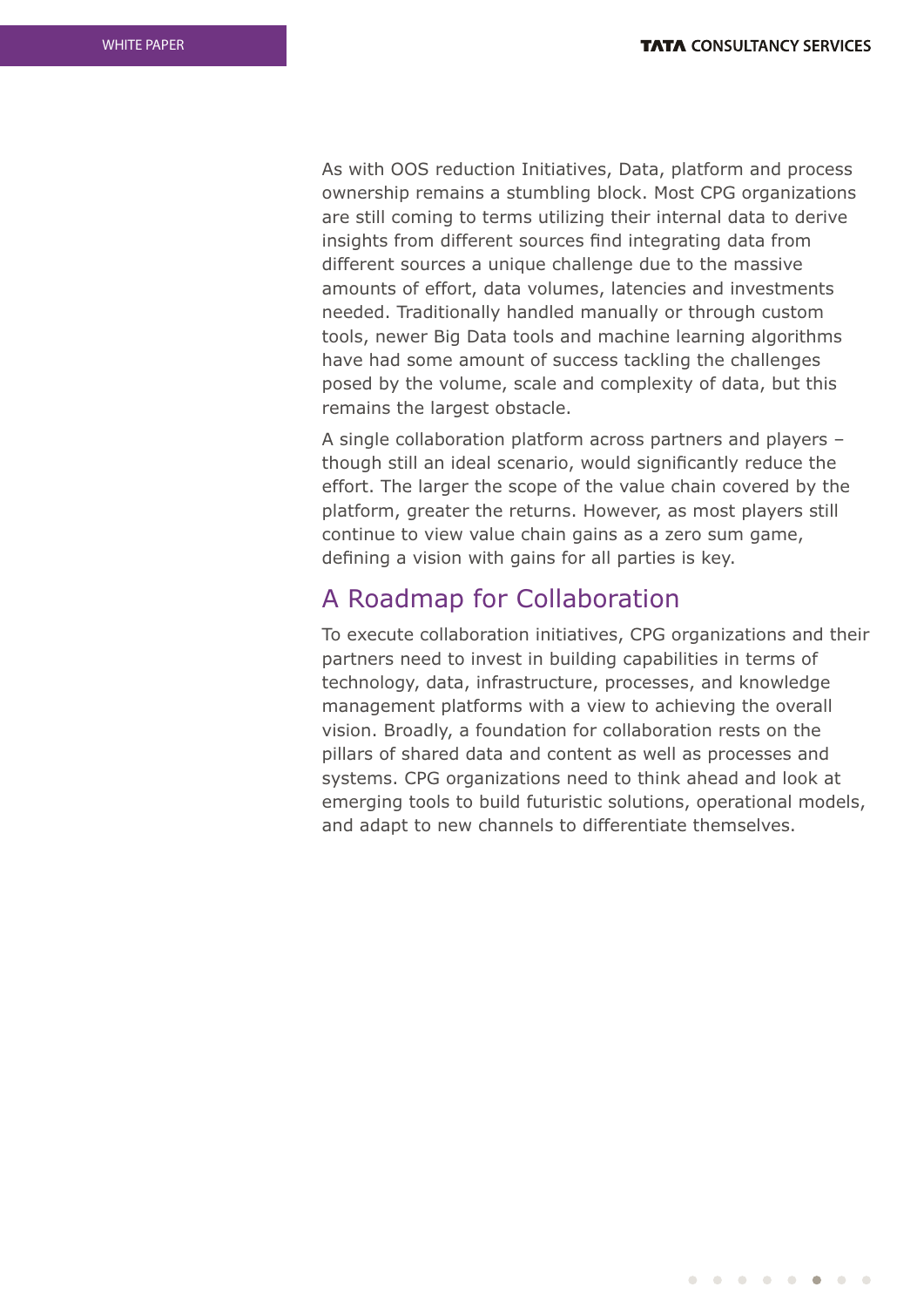

*Collaboration roadmap*

# Conclusion

With the growing adoption of collaboration initiatives, silos within and across CPG organizations are being broken down, enabling savings proportional to the degree of collaboration. With the current transactional approach taken by Companies towards Collaboration, gains have been limited. The focus should be on the big picture and key challenges faced by channels such as replenishment cycle reduction. With seamless execution of brand communication, downstream data visibility such as real time shelf off take, better planning and enhanced service levels are being achieved. As collaboration initiatives expand from two party initiatives, enabling more parties in the channel ecosystem, this will not only enable an integrated view from a data and collaboration point of view, but also generate both operational and transformation opportunities for all parties.

. . . . . . . .